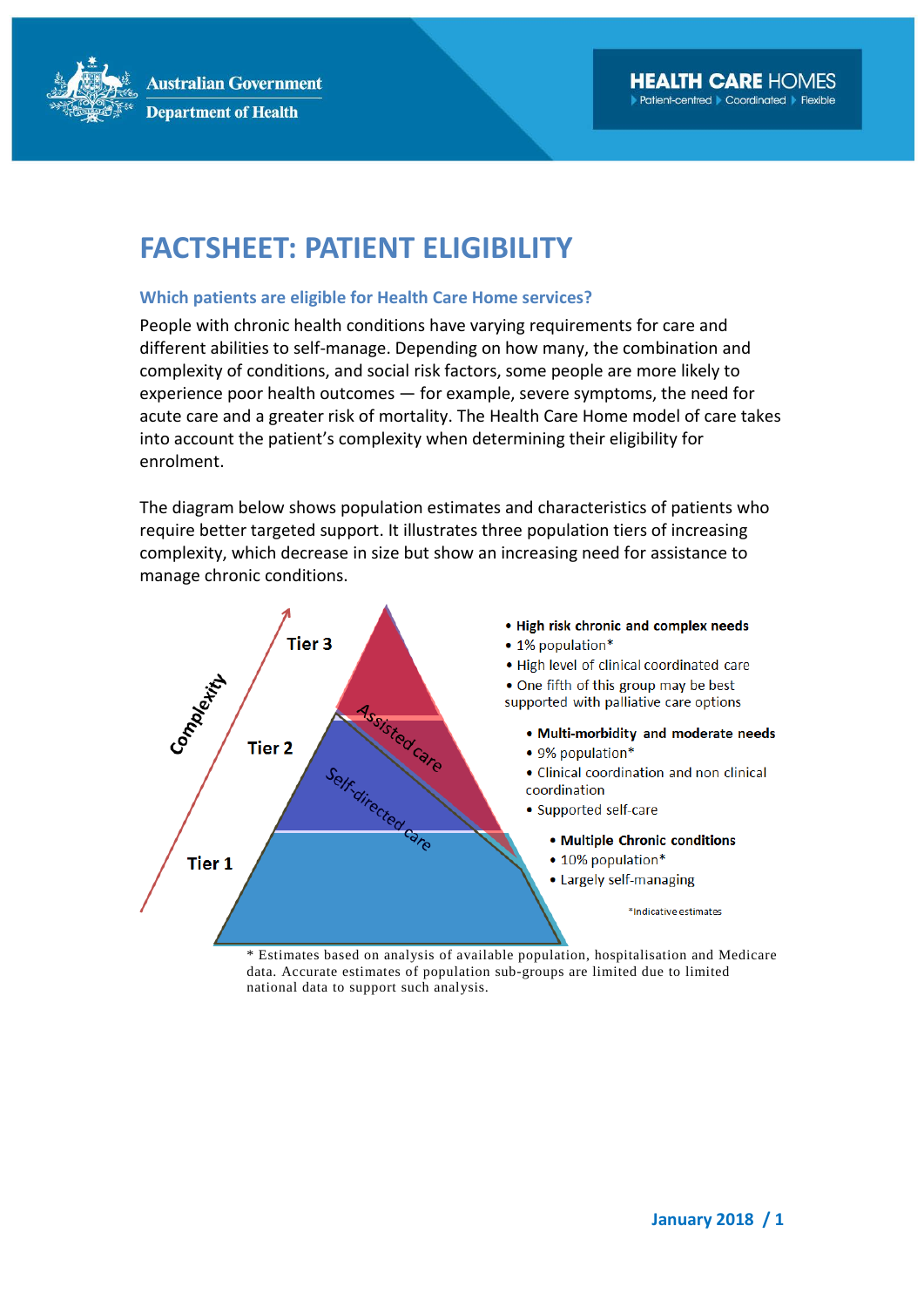

#### **Tier characteristics**

| <b>Tier 3 Highly complex</b> | Tier 2 Increasing complex        | Tier 1 Multiple morbidity   |
|------------------------------|----------------------------------|-----------------------------|
| multiple morbidity           | multiple morbidity               | low complexity              |
| * Make up approximately      | * Make up approximately 9% of    | * Make up approximately     |
| 1% of the population         | the population                   | 10% of the population       |
| * Many require ongoing       | * Most should be managed in      | * Are largely high-         |
| clinical care within an      | the primary health care setting  | functioning but would gain  |
| acute setting (e.g. severe   | * Have an increased risk of      | significant long term       |
| and treatment resistant      | potentially avoidable ED         | benefits from improved      |
| mental illness)              | presentations and                | engagement and structured   |
| * Require a high level of    | hospitalisations as their        | primary health care support |
| clinical coordinated care    | conditions worsen or if not well |                             |
| * Some could be              | supported                        |                             |
| supported through            | * Require clinical coordination  |                             |
| better access to palliative  | and non-clinical coordination    |                             |
| care                         | * Will benefit from self-        |                             |
|                              | management support               |                             |

# **Patient identification**

Health Care Home patients will be selected using a process (which supports general practitioner assessment) to identify patients that would benefit from the program. A patient's eligibility and Health Care Home tier level are determined through a twostep process:

- identification of potential Health Care Home patients
- assessment using the Hospital Admissions Risk Program (HARP) questionnaire.

Completion of these steps is facilitated by the Health Care Homes Risk Stratification Tool (RST) developed by Precedence Health Care.

Patients who have been assessed as eligible and likely to benefit from this type of care can voluntarily enrol with a participating Health Care Home.

# 1. Identification of potential Health Care Home patients

The first step to determining patient eligibility for Health Care Homes involves the use of a Predictive Risk Model (PRM). The RST software scans a practice's electronic patient records to identify patients who have at least one chronic condition and are found to have a high risk of hospitalisation within the next 12 months.

The PRM has more than 50 variables and interactions and includes:

- patient demographics (e.g. postcode, age, gender, indigenous status) and SEIFA (Socio-economic index) of relative advantage/disadvantage
- physiological information (e.g. blood pressure, body mass index)